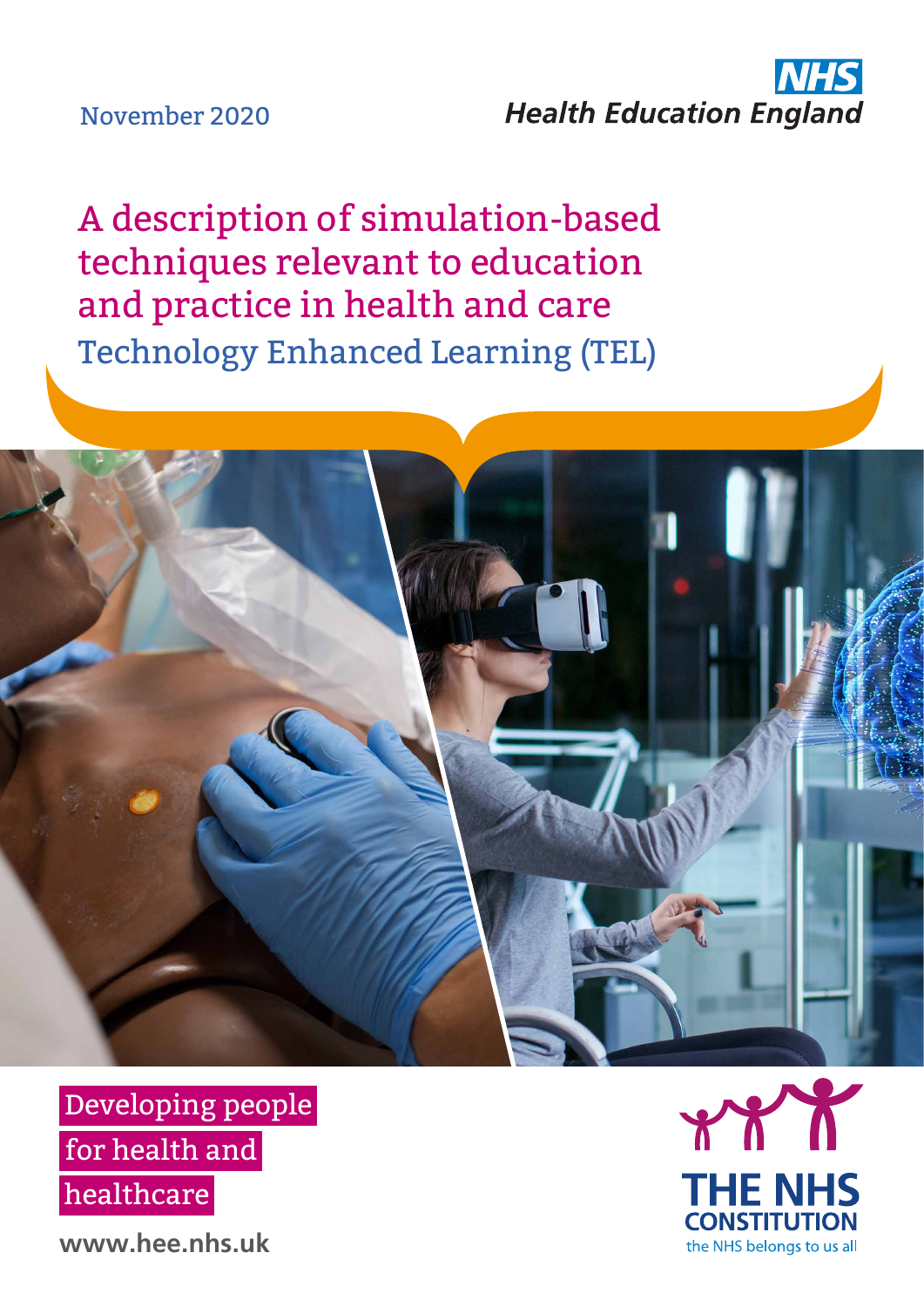# Background and purpose

The past 20 years has seen a rapid growth in the different types or techniques of simulation that can be used in the health and care sector, with considerable developments in the use of new immersive technologies. All of these adopt the same underpinning principles in respect to offering different forms of experiential activity that can be undertaken as an individual, as a multi-professional team, or as an organisation.

The value of using any of these techniques is described in terms of achieving specified intended outcomes in a manner that might not be so readily or safely reached using other forms of educational or practice-based approaches.

This document describes the different types of simulation and immersive learning modalities that are currently available or being considered for use in the health and care sector. Many of these educational techniques can also be applied to assist organisational learning and to provide innovative patient and public education opportunities. It is not intended as a definitive source of information but offers a basic guide to help inform health and care leaders, managers, practitioners, learners and patients about the current simulation and immersive learning technology landscape and potential future developments.

Part of a series of publications produced by Health Education England's Technology Enhanced Learning (TEL) team, this document is aligned with its simulation and immersive learning technologies workstream. Other documents including the HEE National Framework for Simulation-Based Education, an associated toolkit, and the strategic vision for the application of simulation to health and care can all be found on the HEE website: [HERE](https://www.hee.nhs.uk/our-work/technology-enhanced-learning/simulation-immersive-technologies#:~:text=The%20HEE%20National%20Framework%20for,quality%2C%20effective%20SBE%20across%20England.)

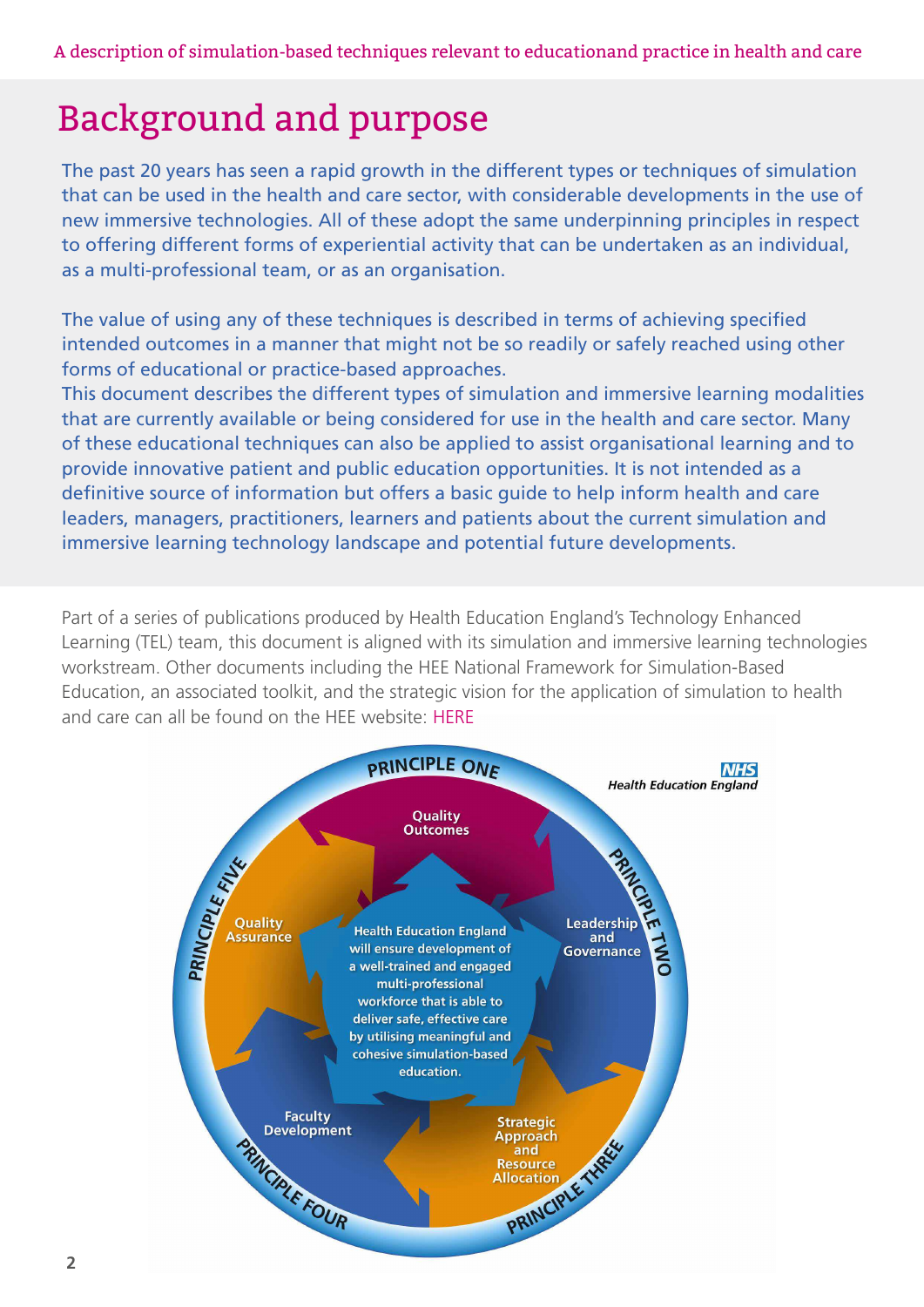## A definition of simulation and different immersive learning technologies in health and care

There are many definitions of simulation, or simulation-based education / learning pertinent to health and care. Professor D M Gaba, in his article 'The Future Vision of Simulation in Healthcare  $(2004)^{1}$ , states that:

> 'Simulation is a technique – not a technology – to replace or amplify real experiences with guided experiences that evoke or replicate substantial aspects of the real world in a fully interactive manner.'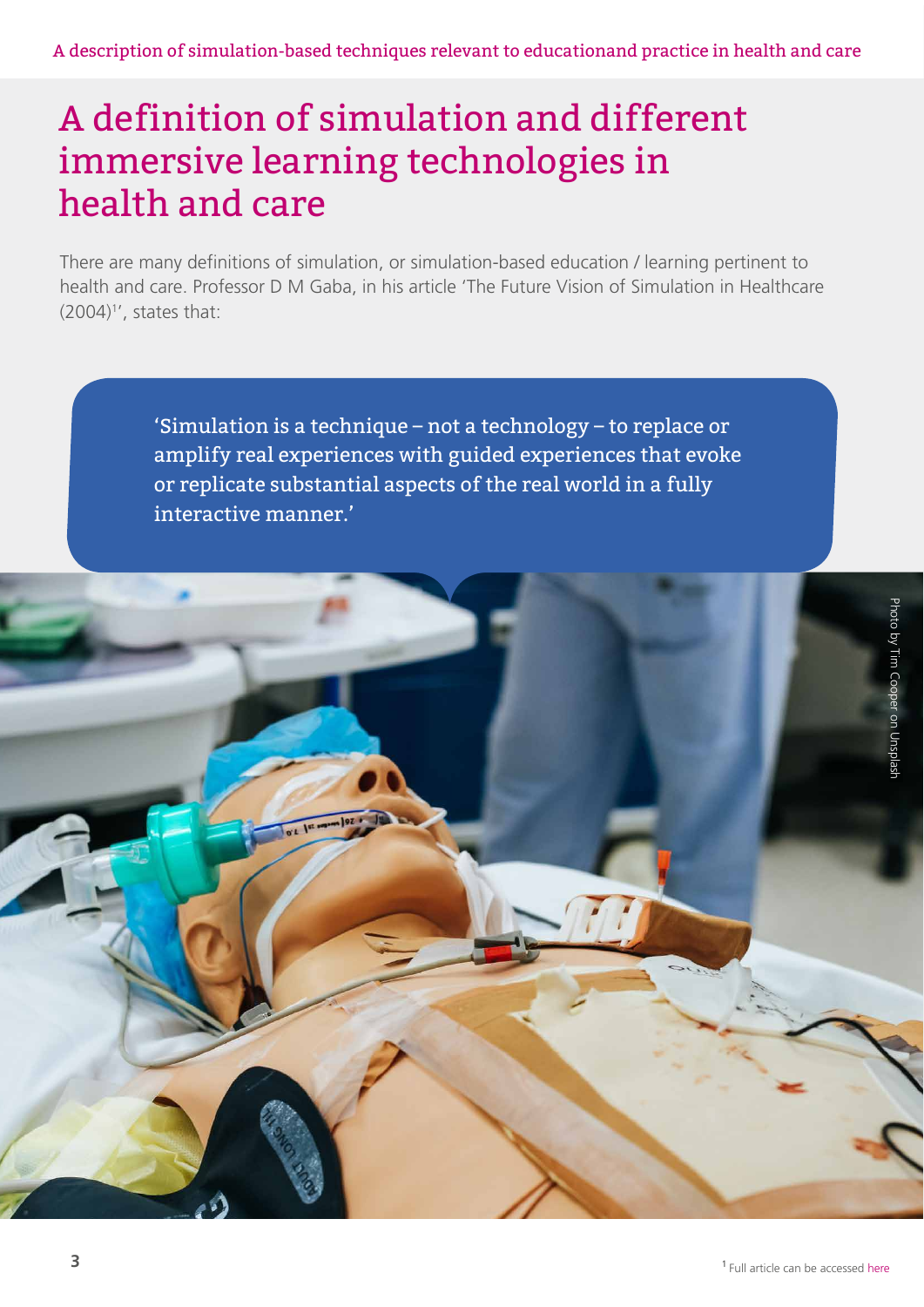This requires further consideration as a result of the emergence and continuing development of new digital technologies within this field, many of which seek to simulate different aspects of the real world experience. Broadly speaking, these immersive technologies fall into three types:

**Virtual Reality (VR):** A computer generated simulation of a three-dimensional (3D) environment that can be interacted with, in the real world, by using special equipment (for example, headset and/or gloves with responsive sensors).

**Augmented Reality (AR):** An interactive experience between real-world objects that is enhanced by computer generated information. These objects may be enhanced by multiple perceptions.

**Mixed Reality (MR):** Merging of real and virtual worlds to produce new environments and visualisations where physical and digital objects co-exist and interact in real-time. This includes single user interaction with digital objects, such as holograms. It also includes multiple users interacting and collaborating with each other using the same digital object.

# Blended Learning

These techniques and technologies are increasingly being considered as important components within blended learning programmes in all walks of education and training. This involves designing and providing access to a style of education that supports learning via electronic and online media as well as traditional face-to-face teaching. There are clear opportunities to use simulation and immersive technologies to enhance the experiential component of these programmes or curricula, whether accessed remotely or as face-to-face activities.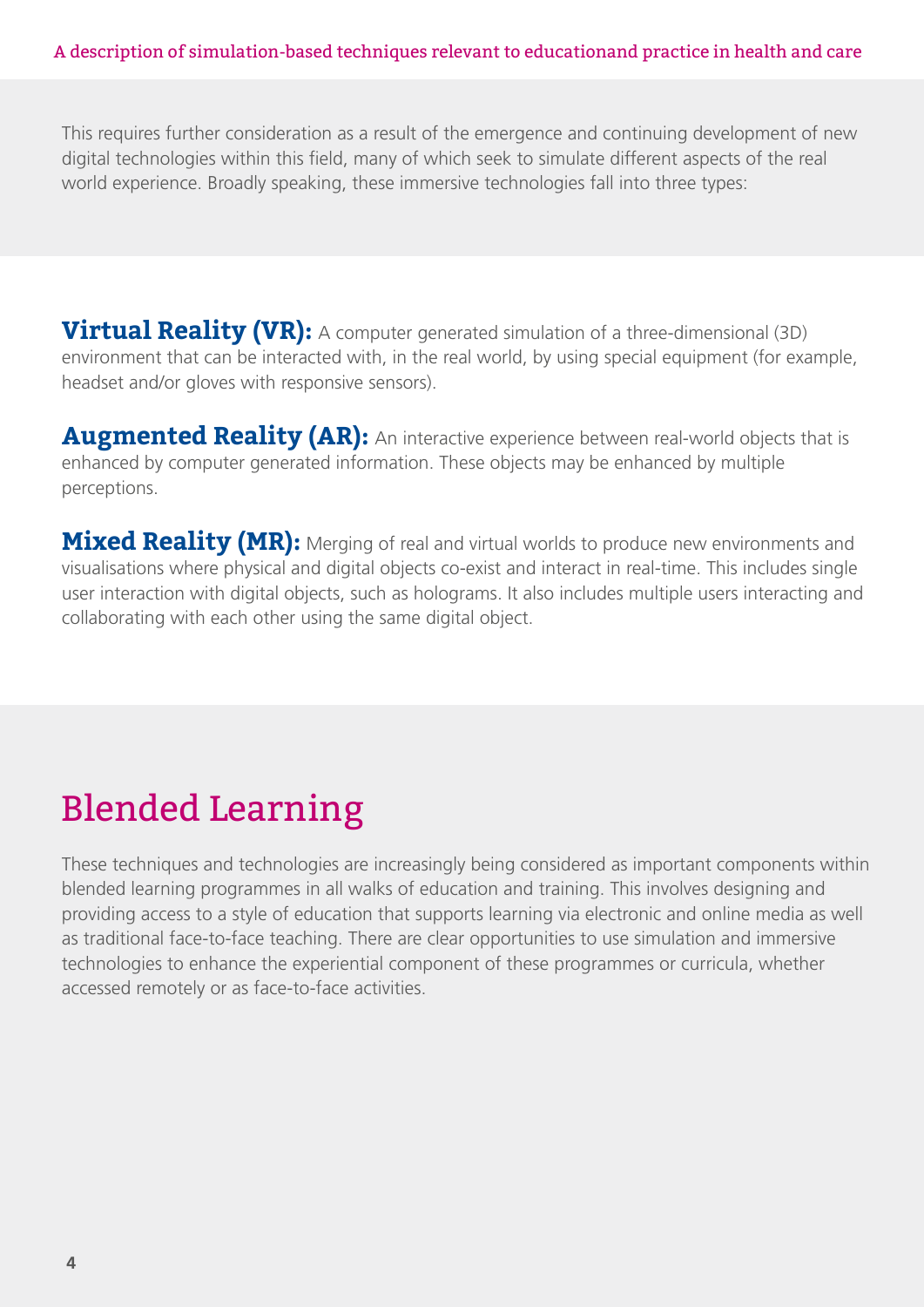## What are some of the different techniques or approaches available?

Broadly speaking, simulation-based techniques can be divided into mental and / or verbal rehearsals without specific adjuncts, or more practical activities requiring interaction with a physical or electronic device or another person. A brief description of each type of activity is offered below to help illustrate these different activities.

#### **Part-task trainers**

These can be physical replicas of a body part or a screen-based representation, or a combination of the two. These are used most often to help train specific skills or tasks which are new to the individual practitioner.

Examples include devices to help train intravenous cannula insertion, skin suturing, and resuscitation skills.

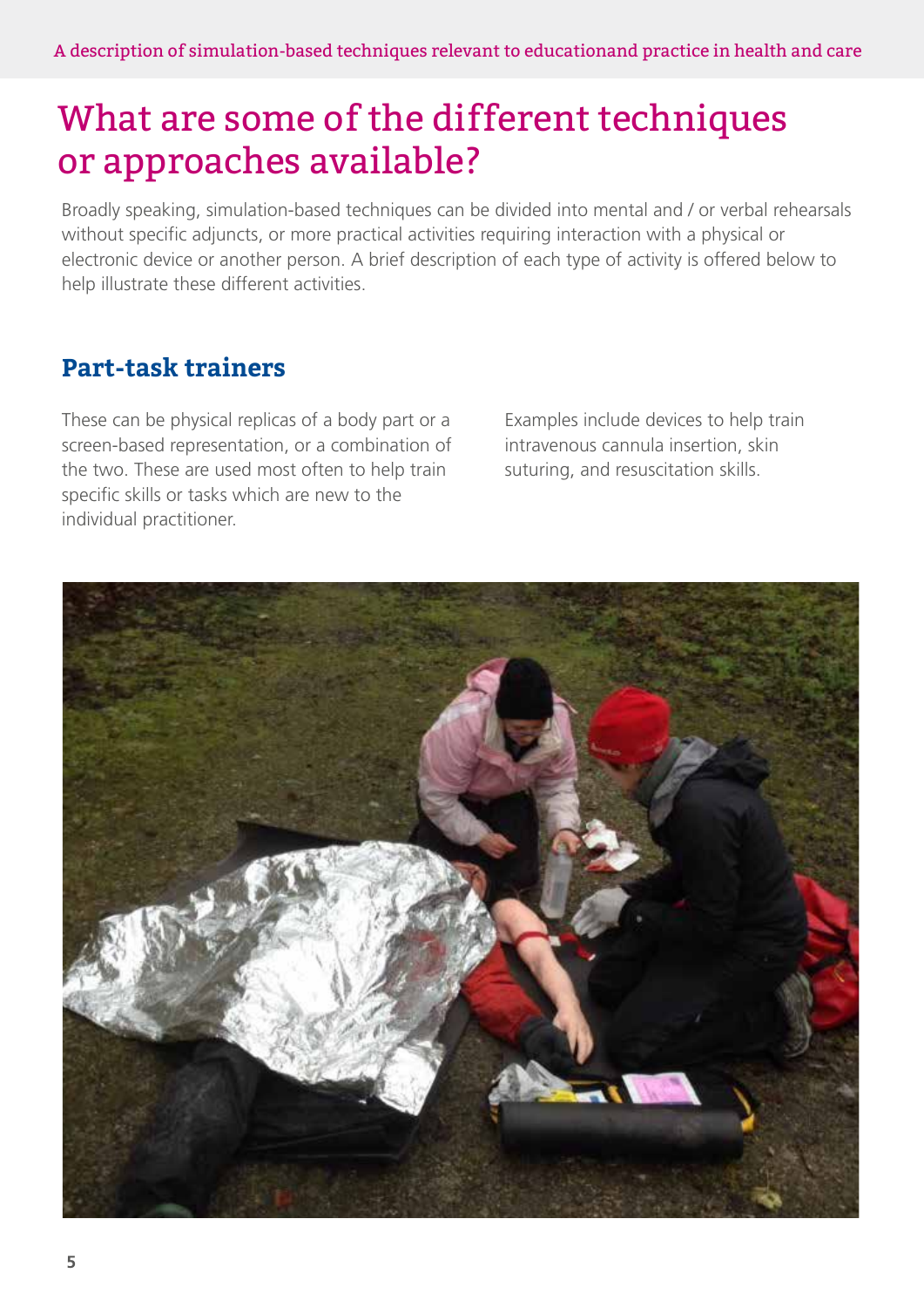### **Advanced procedural trainers**

These physical or screen-based devices are designed to help train and assess safe performance of clinical procedures that require a series or sequence of tasks to be completed in order to be successful.

They can also provide different levels of challenge according to experience of the learner. Some devices can produce objective feedback on the performance without needing a tutor or supervisor present.

Examples include devices to support endoscopy training and a wide range of surgical or interventional radiology techniques.



### **Full body (patient) manikins**

These manikins are intended to replicate patients more completely in form and function. Some are designed to offer close anatomical and / or physiological modelling, often used in combination with patient monitoring adjuncts and other consumables used in the clinical setting.

These simulators can be used within simulated or real clinical environments ('in-situ simulation') and provide useful opportunity for individual or team-based training exercises to help develop broader professional capabilities, teamworking skills or orientation to new work procedures, protocols and environments.

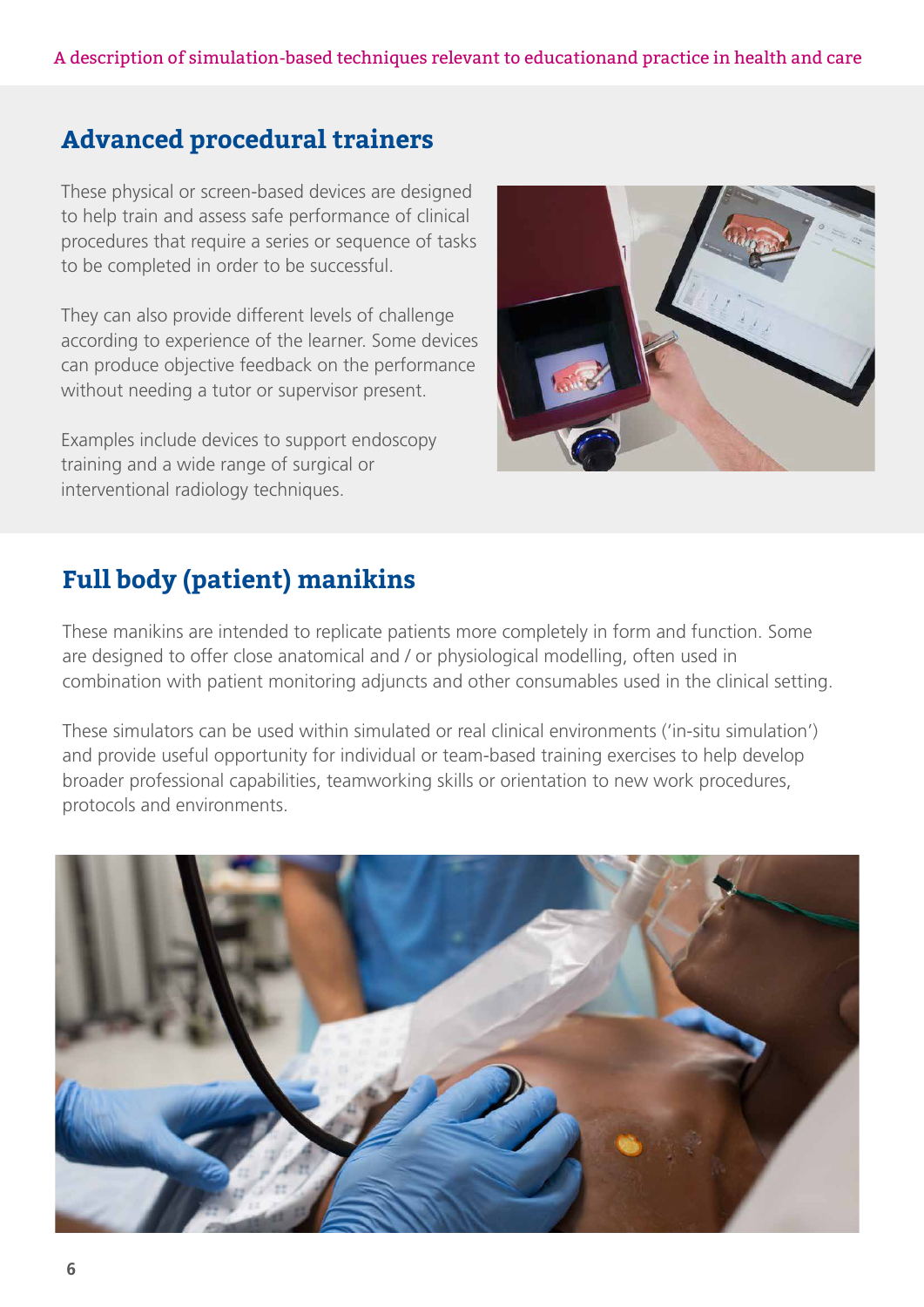### **Simulated or standardised patients (including use of actors or role playing)**

This form of simulation involves interaction between learner(s) and another person who plays the role of the patient, a family member / carer, or a colleague (for example).

This form of simulation is a powerful way to focus on training or assessment of key communications skills, such as consultations, taking consent, breaking bad news, or speaking up. In high stakes assessments this involves professionals as the simulated patient (or other role) whilst at the other end of the spectrum it can involve students or staff role playing different roles themselves.



### **Immersive learning technologies**

In addition to the advanced procedural trainers described above, there are many new and emerging uses of different immersive learning technologies that are becoming more readily available. These include the use of virtual reality (with headsets or multi-screen projected images), augmented reality, and incorporation of artificial intelligence within devices to enhance decision-making in diagnostic or interventional contexts.

Some of these technologies cross over between the educational and clinical care setting and are used to help plan or assist in aspects of clinical care. Examples include 3D imaging or printed anatomical models that are specific to an individual patient's pathology and used to rehearse a complex task or procedure prior to performing it on the patient.

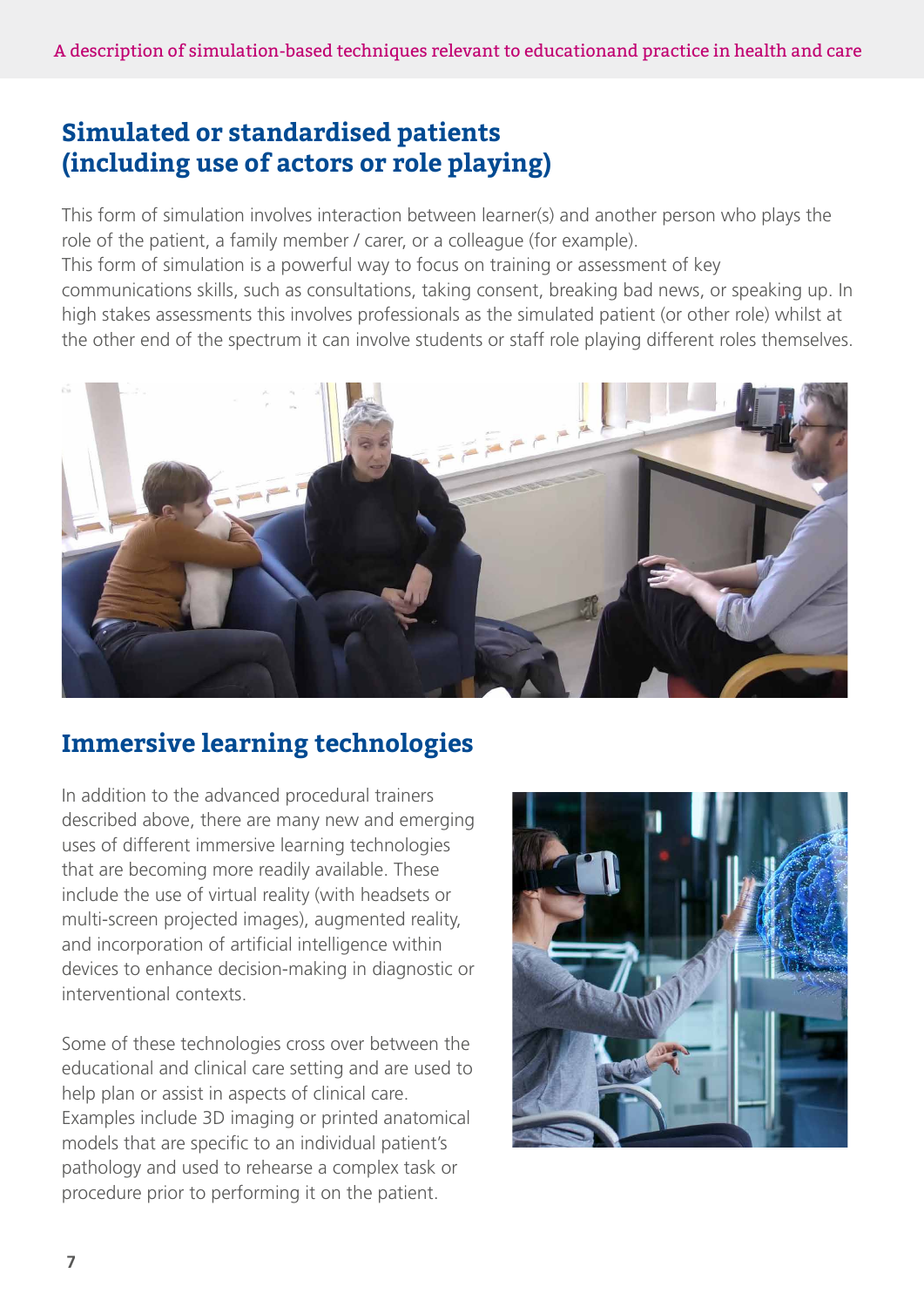### **Mental / verbal rehearsal and 'serious gaming'**

Everyone is used to thinking ahead when planning to undertake a particular task or piece of work. These mental rehearsals, which can be verbalised out loud if involving a team-based task, can be structured to follow a checklist or cognitive aid in some circumstances and performed at the convenience of those participating with little (if any) need for specific adjuncts or resources. Some of these exercises build on the concept of 'serious gaming' and increasingly make use of new technologies such as smart phone applications (apps) to help structure and explore decision-making and consequences in a safe way.

This concept can be undertaken at scale if wishing to design or test an organisational response to specific circumstances, such as a fire evacuation drill or responding to an external major emergency.



### **In-situ simulation**

Some simulation activities are deliberately designed for delivery within the workplace or clinical setting. This provides a realistic environment for individual or team-based training and can provide opportunity to orientate or clarify how participants interact with equipment, information technologies, or one another when required to perform specific tasks or drills. This approach is commonly used to physically rehearse emergency drills within teams and can be used to test new policies, protocols, and guidelines.

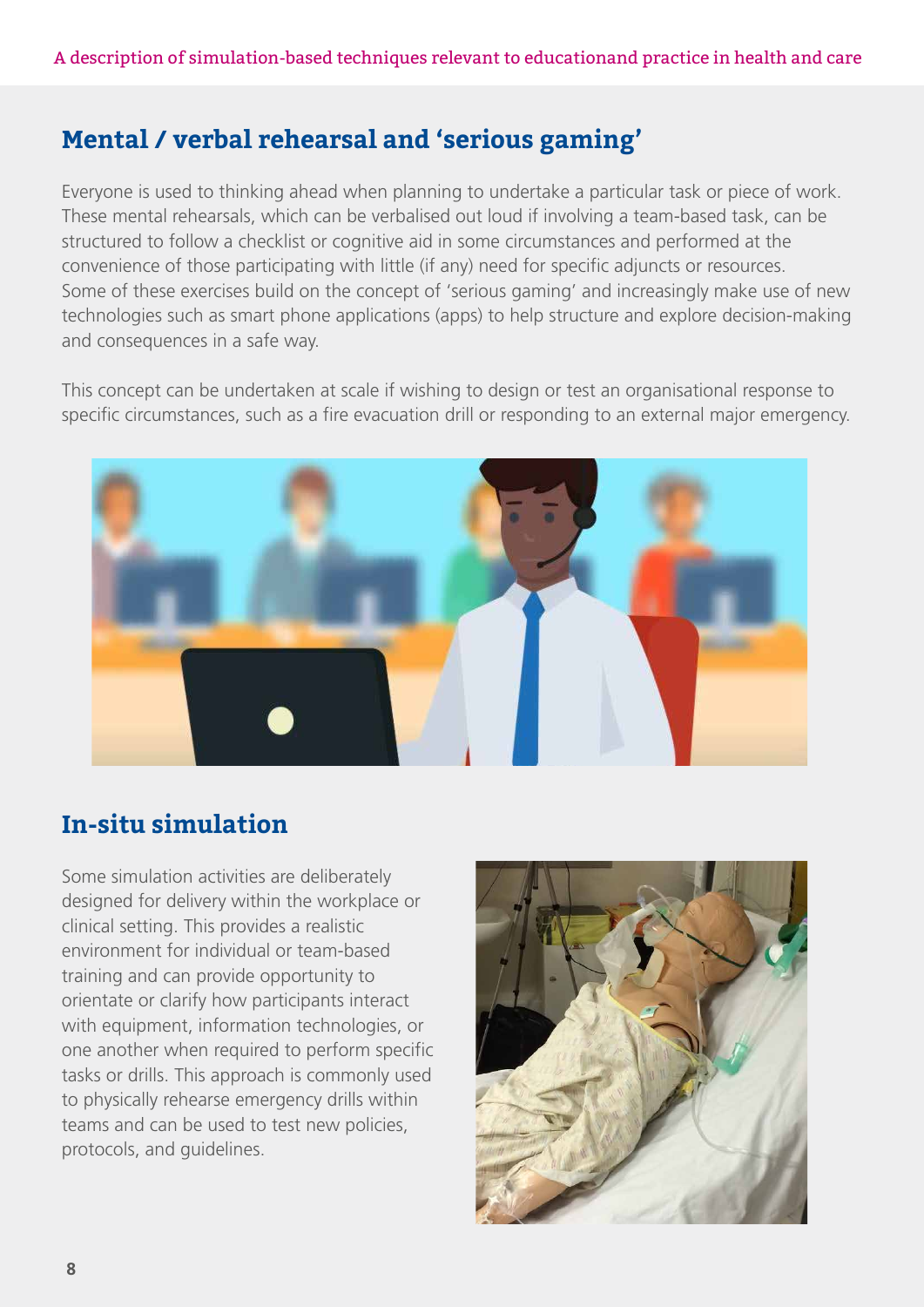## What are the benefits of using simulation in health and care?

The principal benefits of using simulation in its different forms to help train, assess or improve different aspects of professional capabilities or organisational learning are multiple:

- Simulation-based activities can be designed and personalised or made bespoke to individual, team or organisational development needs
- Training activities allow the transition from novice to a specified level of competence to be demonstrated in a managed approach without risking harm to patients or relying on serendipitous exposure to learning opportunities in the clinical setting
- Complex, infrequent or hazardous tasks, procedures or drills can be rehearsed at planned intervals to maintain a level of familiarity and capability
- Some immersive or simulated learning activities can be accessed at times that are convenient to the learner and not reliant on the presence of a trainer / educator, whilst other activities can be accessed in the clinical setting to rehearse or prepare for specific procedures or team-based emergency responses
- Appropriately designed activities can be repeated at intervals or provided in different locations or at scale in a consistent, reliable manner if resources are available
- Simulation activities can be designed to help create or 'stress test' existing local or national protocols and safety systems as well as promote staff wellbeing within the workplace

These benefits and the opportunities they might provide if applied across the health and care system are described further in the 'Enhancing education, clinical practice and staff wellbeing: A national vision for the role of simulation and immersive technologies in health and care' which is available on the websit[e HERE](https://www.hee.nhs.uk/our-work/technology-enhanced-learning/simulation-immersive-technologies#:~:text=The%20HEE%20National%20Framework%20for,quality%2C%20effective%20SBE%20across%20England.)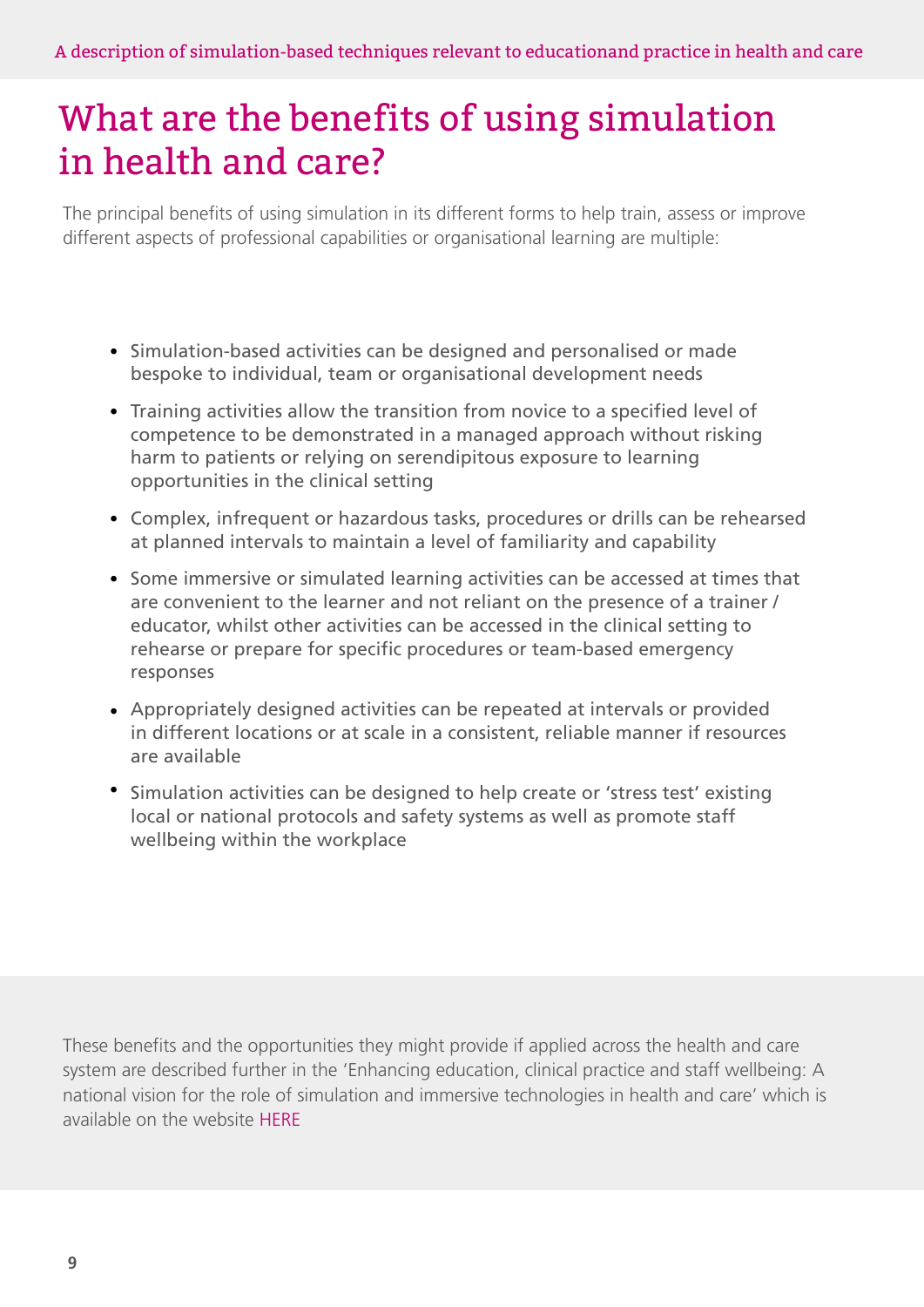## What are the limitations of using simulation in health and care?

Using simulation to improve patient safety and the learner experience might be viewed as a panacea. It does, however, have some limitations that need to be noted:

- Equity of access to simulation resources is unevenly distributed across different staff groups and professions as well as between clinical settings, organisations and geographies. Hence, some pockets of excellence or innovation are not necessarily shared more widely or easily reproduced at scale
- Patient and public involvement in the design and evaluation of simulation-based activities is limited, even in its application to learning outcomes that are directly relevant to patient experience and safety of care
- Some simulation-based activities are reliant on faculty and / or technical support that may not be readily available due to other clinical or educational commitments
- Simulation-based activities can easily be perceived as costly, either in design and delivery overheads or related to time away from clinical service for learners and faculty
- The evidence base that helps define effective high-quality simulation-based activities is building rapidly but currently remains incomplete and limited in terms of demonstrating impact and value at a system level
- The rapid development and availability of new or innovative learning technologies or techniques can easily obscure the focus that needs to remain of identifying clear learning or organisational needs and pursuing the most effective and efficient methods to address these goals